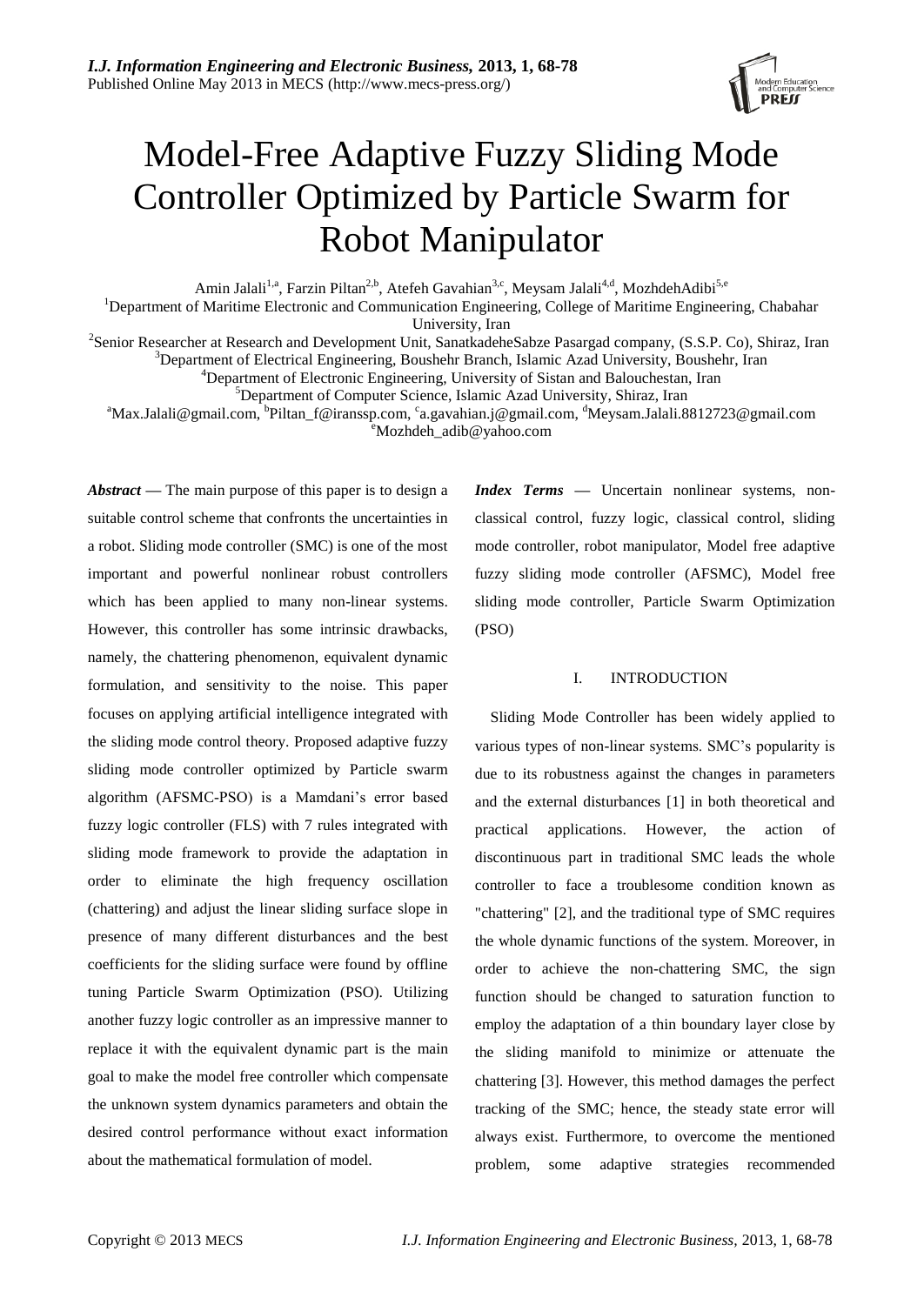compensating the disturbances in order to increase the tracking performance [38-44].

In recent decades, the Fuzzy Logic, as a technique based on expert knowledge has been applied to a wide range of controllers for solving the complex problems. Although Fuzzy controller is free from huge mathematical operations, sometimes more mathematical treatment is needed. However it should be noted that sometimes using Fuzzy Logic Controller is much more tranquiller [4-7, 24]. Today's, applying the techniques that combine the fuzzy theory with the nonlinear controllers, for instance using fuzzy sliding mode controller, are most common. The applications of fuzzy logic controller can not only be used in the systems with hard modeling, but they can also be used for systems with high mathematical analysis.

The robust model of fuzzy combination, so called adaptive fuzzy sliding mode, was introduced to reject the chattering phenomenon and compensate unknown dynamics parameters in the systems by another fuzzy logic controller [8].Some researchers recommended some improvements applied to this method [9-14].The adaptive controller defines in two groups: traditional and indirect groups where the first one requires some main parameters of the system and the other, such as fuzzy adaptive method, adjusts the parameter variations by the expert's knowledge [15-24].

The controller under consideration is based on the Yoo and Ham approach with some major changes. The saturation function is used instead of sign function to plenty avoid the chattering. Furthermore, the adaptive fuzzy inference system is utilized to avoid the disturbances and eliminate the chattering. The substitution of another Fuzzy Logic Controller with 49 rules by the equivalent part compensates the unknown part of model. Subsequently, the Coefficients were optimized by Particle Swarm Optimization.

This algorithm determines better values for sliding surface slope. The Off-line PSO method is applied in systems whose dynamic parameters are variable. Integrated PSO method to AFSMC, FSMC, and SMC controllers will cause better performance by off-line tuning the nonlinear and time variant coefficients [43-47]. In a nutshell the proposed controller is successfully applied to PUMA 560.

The simulation results show comparison between the proposed model free adaptive fuzzy sliding mode controller optimized by PSO (AFSMC-PSO), model free fuzzy sliding mode controller optimized by PSO (FSMC-PSO), classical sliding mode controller optimized by PSO (SMC-PSO) for different performance indices like the RMS error, steady state error, trajectory tracking, disturbance rejection, and chattering performance.

This paper is organized as follows: A short description of classical sliding mode controller (SMC) and problem statement, the modeling of robot manipulator, a brief description of fuzzy logic system are included in section 2. In Section 3 the summary of FIS is presented, a brief explanation about model-free fuzzy sliding mode controller (FSMC), the proposed adaptive fuzzy sliding mode control and a brief description of Particle Swarm Optimization is presented in section 3. The Simulation results for the proposed controller are included in Section 4. Finally, the paper is concluded in Section 5.

# II. THEORY

Sliding Mode Controller: The explanation and problem statement of classical sliding mode controller and its solutions was introduced by some researchers [9, 25-29]. According to the above references, the multi degrees of freedom robot manipulator control law can be presented as:

$$
\tau = \tau_{eq} + \tau_{dis} \tag{1}
$$

Where,  $\tau_{eq}$  is a model-based parameter used to compensate the nominal dynamics of system. The  $\tau_{eq}$  and  $\tau_{\text{dis}}$  are both calculated respectively as:

$$
\tau_{\text{eq}} = [M^{-1}(B + C + G) + \dot{S}]M
$$
 (2)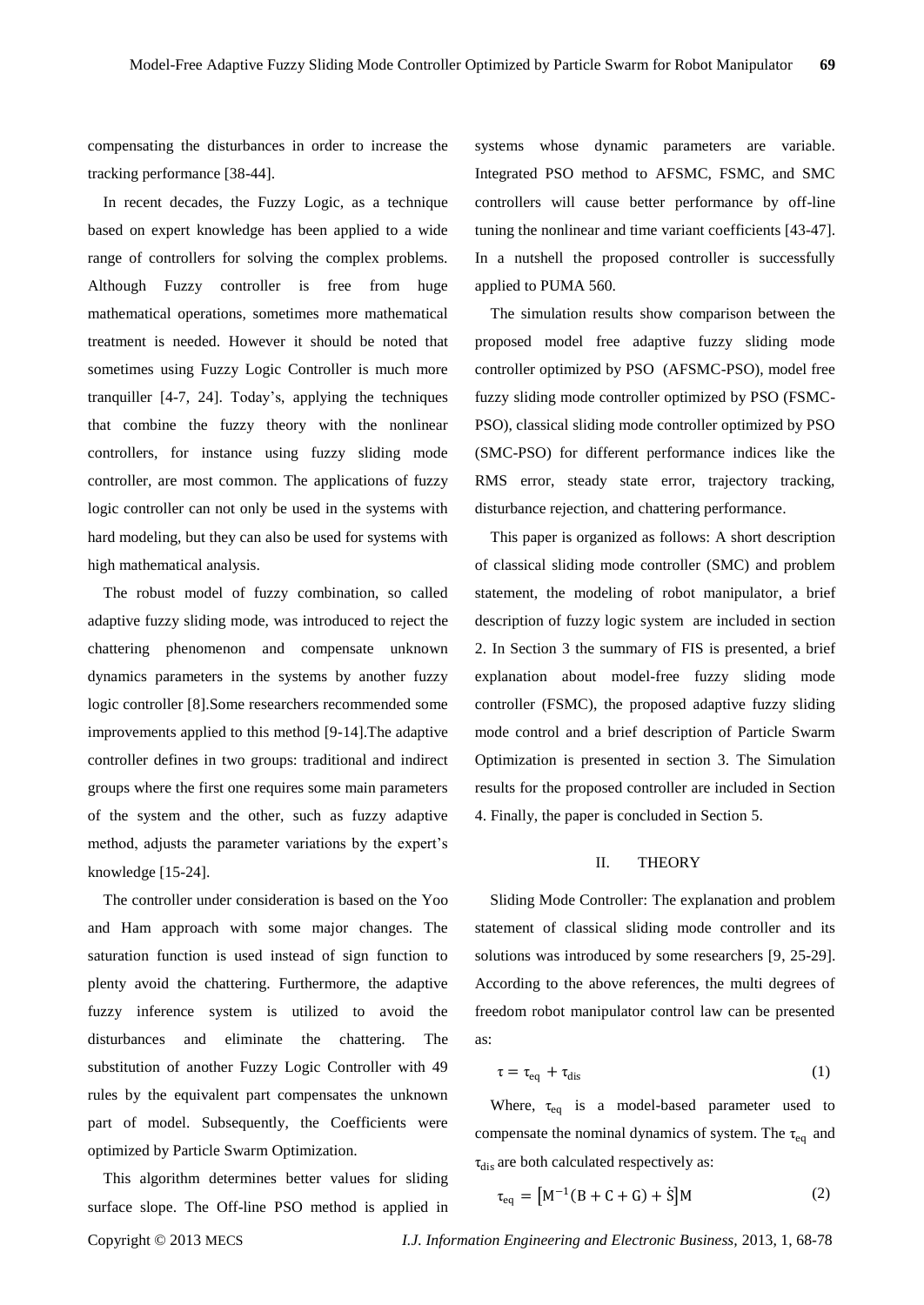$$
B + C + G = \begin{bmatrix} b_{112}q_1q_2 + b_{113}q_1q_3 + 0 + b_{123}q_2q_3 \\ 0 + b_{223}q_2q_3 + 0 + 0 \\ 0 \\ b_{412}q_1q_2 + b_{413}q_1q_3 + 0 + 0 \\ 0 \\ 0 \end{bmatrix}
$$
  

$$
B + C + G = \begin{bmatrix} 0 & 0 & 0 \\ 0 & 0 & 0 \\ 0 & 0 & 0 \end{bmatrix}
$$
  

$$
C_{12}q_2 + C_{13}q_3 + C_{14}q_3 + C_{15}q_4 + C_{16}q_5
$$
  

$$
C_{21}q_1^2 + C_{22}q_2^2 + C_{13}q_3^3 + C_{16}q_5
$$
  

$$
C_{31}q_1^2 + C_{32}q_2^2 + C_{17}q_5 + C_{18}q_5
$$
  

$$
C_{31}q_1^2 + C_{32}q_2^2 + C_{18}q_5 + C_{18}q_5
$$
  

$$
C_{31}q_1^2 + C_{32}q_2^2 + C_{18}q_5 + C_{18}q_5
$$
  

$$
C_{31}q_1^2 + C_{32}q_2^2 + C_{18}q_5 + C_{18}q_5
$$
  

$$
C_{31}q_1^2 + C_{32}q_2^2 + C_{18}q_5 + C_{18}q_5
$$
  

$$
C_{31}q_1^2 + C_{32}q_2^2 + C_{18}q_5 + C_{18}q_5
$$
  

$$
C_{31}q_1^2 + C_{32}q_2^2 + C_{18}q_5
$$
  

$$
C_{31}q_1^2 + C_{32}q_2^2 + C_{18}q_5
$$
  

$$
C_{31}q_1^2 + C_{32}q_2^2 + C_{18}q_5
$$
  

$$
C_{31}q_1^2 + C_{32}q_2^2 + C_{18}q_5
$$
  

$$
C_{31}q_1^2 + C_{32}
$$

Where

$$
S = \dot{e} + \lambda * e + (\lambda/2)^2 \int e dt
$$
 (4)

Generally, the sign function replaces by saturation function to decrease the chattering phenomenon.

$$
\tau_{\rm dis} = \text{K}.\,\text{sgn}(\text{S}/\text{g})\tag{5}
$$

$$
\tau = \tau_{eq} + K \cdot \text{sgn}\left(\frac{S}{\phi}\right) =
$$
\n
$$
\begin{cases}\n\tau_{eq} + k \cdot \text{sgn}\left(\frac{S}{\phi}\right), |s| \ge \phi \\
\tau_{eq} + k \cdot \text{sgn}\left(\frac{S}{\phi}\right), |s| < \phi\n\end{cases}
$$
\n(6)

Modeling the Formulation of Robot Manipulator: The robot dynamic formulation with rigid links can be displayed as [28, 32-33]:

$$
M(q)\ddot{q} + V(q, \dot{q}) + G(q) = \Gamma \tag{7}
$$

Where:

 $M(q)$  is the mass matrix or kinetic energy matrix and  $G(q)$  is the gravity forces.

 $V(q, \dot{q})$  is the centrifugal and coriolis forces.

The total parameters of matrices are depending on the position of robot. Any changes in nonlinear parameters such as Coriolis and Centrifugal functions can cause changes in velocities and subsequently in position. In this case, the robot dynamic equation known as configuration space or C-space, which is the space of all possible configurations, can be demonstrated as:

$$
V(q, \dot{q}) = B(q). [\dot{q}, \dot{q}] + c(q)[\dot{q}^{2}] \rightarrow \tau =
$$
\n
$$
M(q). \ddot{q} + B(Q)[\dot{q}, \dot{q}] + C(q)[\dot{q}^{2}] + G(q)
$$
\n(8)

Where,  $B(q)$  is a  $[n \times n(n-1)/2]$  matrix of Coriolis torque.  $C(q)$  is a  $[n \times n]$  matrix of Centrifugal torques.  $\left[\dot{q}\dot{q}\right]$  is a  $\left[n(n-1)/2\times1\right]$  vector of joint velocity products given by:

$$
[\dot{q}_1.\dot{q}_2, \dot{q}_1.\dot{q}_3, ..., \dot{q}_1.\dot{q}_n, \dot{q}_2.\dot{q}_3, \dot{q}_2.\dot{q}_4, ..., \dot{q}_{n-2}.\dot{q}_n, \dot{q}_{n-1}.\dot{q}_n]^T
$$
  

$$
[\dot{q}^2]
$$
 is a [nx1] vector given by: 
$$
[\dot{q}_1^2, \dot{q}_2^2, ..., \dot{q}_n^2]
$$

Some researches perform either the summation of Lagrange's formulation or the Gibbs-Alembert formulation to obtain the kinetic energy matrix and gravity vector which can be used to derive the dynamic modeling of the robot manipulators. The following equation shows the angular acceleration:

$$
\ddot{q} = M^{-1}(q) \cdot \{ \tau - [B(q) \cdot \dot{q}q + C(q) \cdot \dot{q}^2 + (9) \cdot \dot{q}^2 + q^2 \}.
$$

In this paper first 3 degrees of freedom PUMA 560 robot manipulator is modeled and discussed.

The Fuzzy Logic Controller: Fuzzy Logic theory (FL) introduced by Zadeh in 1965 and utilized in large range of areas. Fuzzy Logic System utilizes estimation capabilities to capture uncertainties under simple mathematically model and also it is a free-model controller. There are two most applicable methods that can be used in fuzzy logic controller, namely, Sugeno method and Mamdani method. In this study the latter is used. In aggregation part the max-min method is applied as below:

$$
\mu_{u}(x_{k}, y_{k}, U) = \mu_{u_{i=1}^{r}} FR^{i}(x_{k}, y_{k}, U) =
$$
  
\n
$$
\max{\text{Fmin}_{i=1}^{r}} \left[ \mu_{R_{pq}}(x_{k}, y_{k}), \mu_{p_{m}}(U) \right]
$$
\n(10)

To accomplish the defuzzification phase the "Center Of Gravity" method (COG) has chosen in this paper. Equation below illustrates the formula of it: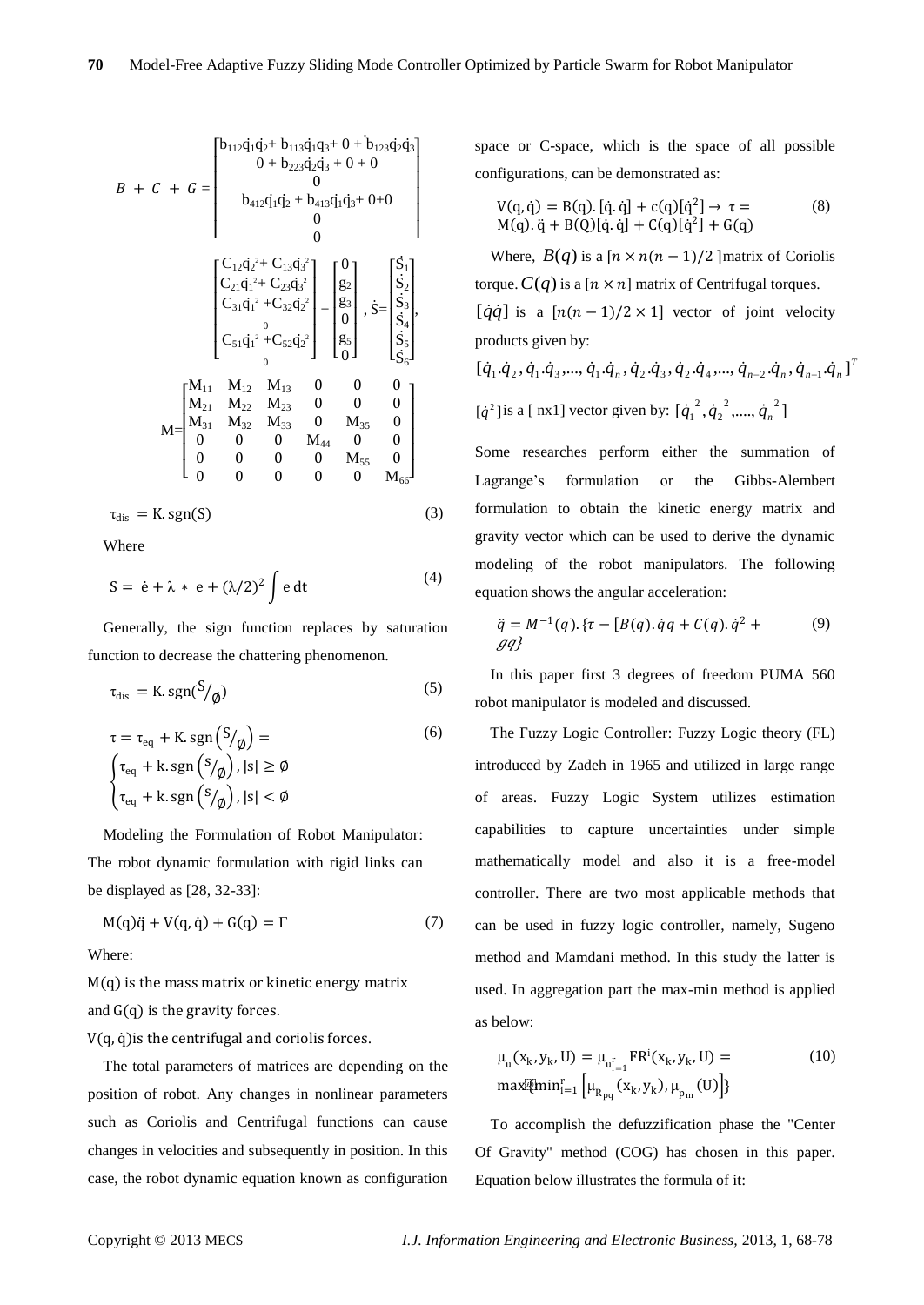$$
COG(x_k y_k) = \frac{\sum_{i} U_i \sum_{j=1}^{r} \cdot \mu_u(x_k, y_k U_k)}{\sum_{i} \sum_{j=1}^{r} \cdot \mu_u(x_k, y_k, U_i)}
$$
(11)

#### III. METHODOLOGY

Design Fuzzy Sliding Mode Controller: In this section, the combination of fuzzy logic with sliding mode is discussed to make a new controller so called model free fuzzy sliding mode controller (FSMC). This approach achieved by replacing the FLC with the equivalent dynamic part in SMC formulation stated equation  $\tau_{eq} = [M^{-1}(B + C + G) + \dot{S}]M$ . Considering the note that, SMC is known for its robustness and stability, in which the FSMC inherits these features. Moreover some problems such as sensitivity to changes in system parameters and dependency to dynamic parameters are solved. Figure.1 displays this design procedure.



Figure1: Block Diagram of Model-Free Fuzzy Sliding Mode Controller for Robot Manipulator

Fuzzy logic controller which is replaced by equivalent dynamic part ( $\tau_{eq}$ ) in SMC formulation [24] includes two inputs (error (e) and error change  $(\vec{e})$  ) and an output ( $\tau_{eq}$ ) that simulate the equivalent dynamic part of the SMC. Linguistic variables of inputs and output have been classified as: N.B= Negative Big, N.M= Negative Medium, N.S= Negative Small, Z=Zero, P.S=Positive small, P.M= Positive Medium, P.B= Positive Big. The triangular membership functions for both inputs and the

output are indicated in Figure.2. The fuzzy control rules which are based on Mamdani method mare shown in Table.1and the COG (Center Of Gravity) method is used in defuzzification step.

Table1: Fuzzy rule base

| e<br>e    | NΒ        | NΜ | NS        | ZE | PS        | PМ        | <b>PB</b> |
|-----------|-----------|----|-----------|----|-----------|-----------|-----------|
| NB        | PB        | NΒ | NΒ        | NΜ | NS        | <b>NS</b> | ZE        |
| <b>NM</b> | NΒ        | NM | NM        | NM | <b>NS</b> | ZE        | PS        |
| NS        | NΒ        | NM | NS        | NS | ZE        | PS        | PM        |
| ZE        | NΒ        | NM | <b>NS</b> | ZE | <b>PS</b> | PM        | PB        |
| PS        | NM        | NS | ZE        | PS | PS        | <b>PM</b> | PB        |
| PM        | <b>NS</b> | ZE | PS        | PM | PM        | <b>PM</b> | PВ        |
| PB        | PS        | PS | PM        | PB | PB        | NΒ        | ZE        |



Figure2: Triangular membership function for e,  $\dot{e}$  and  $\tau_{eq}$ .

Adaptive Fuzzy Sliding Mode Controller: SMC's restrictions which occur under various operating conditions can be solved by the proposed controller. In order to overcome these flaws the combination of the SMC and the fuzzy system is recommended to estimate the indefinite plant functions in the SMC's design. This controller is efficient in the system which its dynamics part is unknown [35]. Furthermore, the adaptation law plus FSMC can provide a system with online tuning and learning. This controller enhances the system tracking performance and eliminates the steady-state error. The adaptive fuzzy system maintains suitable performance for systems in which enormous uncertainties occur in them and unknown changes affect in the plant's parameters.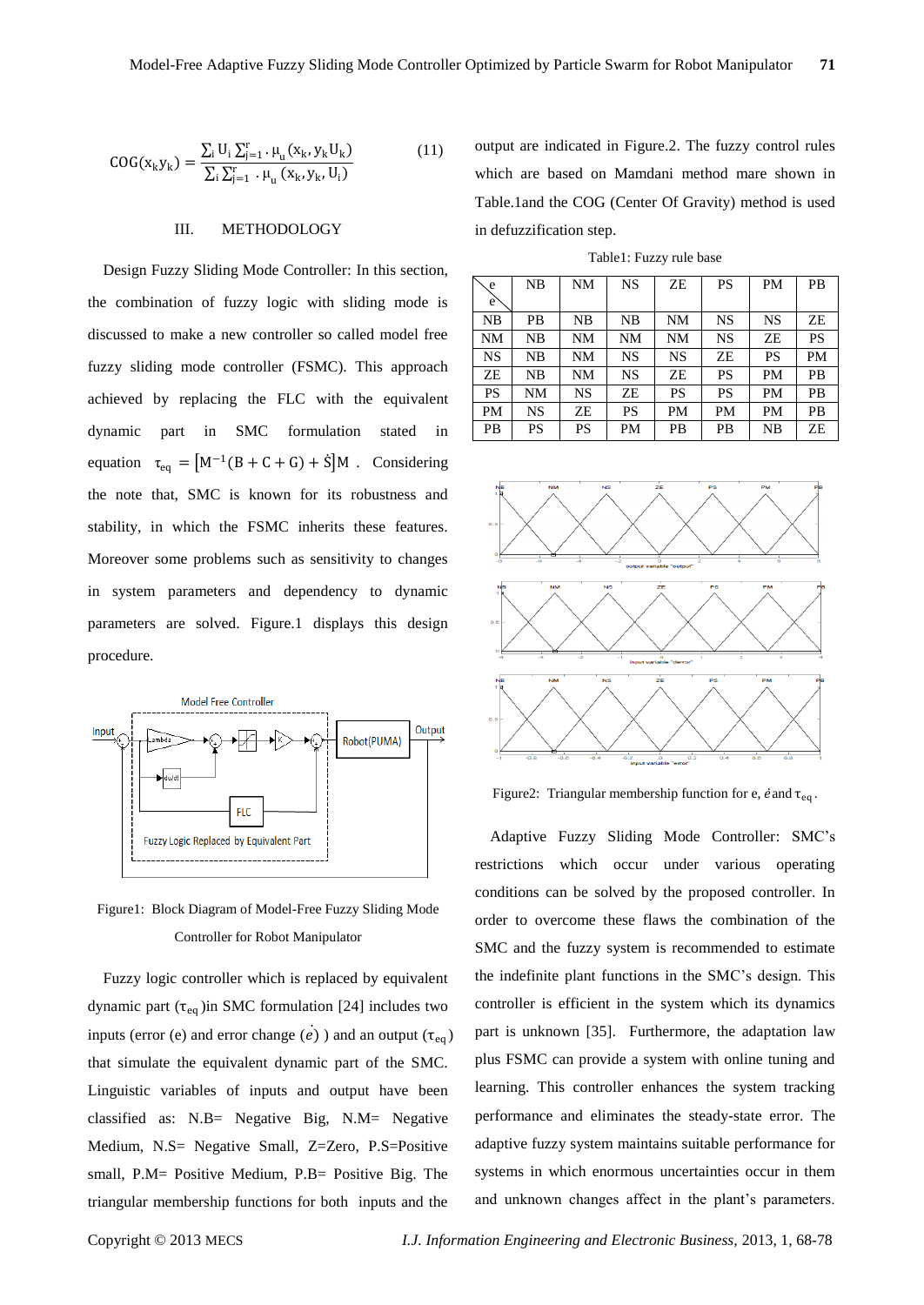The two main benefits of this supervisory tuning method are to guarantee the behavior of the model-free plant and enhance system performance.

Adaptation in fuzzy controller is classified into two categories: direct adaptive and indirect adaptive methods, where a direct adaptive nonlinear method tunes the controller inputs parameters, and an indirect supervisory method tunes the parameters of control system based on operating conditions [36]. There are different adaptations algorithms applied to the plants, which are discussed in the following references [37].

Although the SMC has great robustness, it is difficult for this controller to handle unstructured model uncertainties.

Adaptation is utilized to deal with uncertainties and external variations. In this work, the controller under consideration is free from dynamics model; therefore the indirect method is used to adapt the two gain updating factors (G1, G2) which are both nonlinear and time variant parameters. The schematic block diagram of the proposed mode free adaptive fuzzy sliding mode controller is depicted in Figure.3.



Figure3: Block Diagram of Adaptive Fuzzy Sliding Mode Controller for Robot Manipulator

The FLC which adapts the plant to various perturbations and disturbances has one input (s) and one output (α). This FL supervisor improves the tracking trajectory by online tuning the controller parameters and the output  $(\alpha)$  tunes the coefficients (G1, G2). Triangular membership functions, linguistic variables, and the quantization of values for both input and output is shown is Figure.4.The rule base table for the fuzzy logic supervisory is brought in Table.2.



Figure4: Triangular membership function for (s) and  $(\alpha)$ .

The FLC which makes the main controller free from model has two inputs (e,  $\dot{e}$ ) and one output ( $\tau_{eq}$ ). The linguistic variables for error (e) are; N.B, N.M, N.S, ZE, P.S, P.M, P.B, and the linguistic variables for change of error (e) are :Fast Left(FL), Medium Left(ML), Slow Left(SL),Zero(Z), Slow Right (SR), Medium Right(MR), Fast Right(FR), and the linguistic variables to find the output are; Large Left(L.L), Medium Left(M.L), Small Left(S.L), Zero(Z), Small Right(S.R), Medium Right(M.R), Large Right(L.R) . The triangular membership functions of inputs and output with their quantization of values are displayed in Figure.4 and the rule base table is brought in Table.3.

Table.2: FL Supervisory Rule Base

|          | NB | NM | NS | ZE | PS | PM | PB |
|----------|----|----|----|----|----|----|----|
| $\alpha$ | NB | NΜ | NS | ZE | PS | PM | PB |

Table.3: Fuzzy rule base

| e.<br>ė   | FL | МL        | SL. | ZE        | <b>SR</b> | MR        | <b>FR</b> |
|-----------|----|-----------|-----|-----------|-----------|-----------|-----------|
| NB        | LL | LL        | LL  | ML        | <b>SL</b> | <b>SL</b> | ZE        |
| <b>NM</b> | LL | ML        | ML  | ML        | <b>SL</b> | ZE        | <b>SR</b> |
| <b>NS</b> | LL | МL        | SL  | SL        | ZE        | <b>SR</b> | MR        |
| ZE        | LL | МL        | SL  | ZE        | <b>SR</b> | MR        | LR        |
| <b>PS</b> | ML | SL.       | ZE  | <b>SR</b> | <b>SR</b> | MR        | LR        |
| <b>PM</b> | SL | ZE        | SR  | MR        | MR        | MR        | LR        |
| <b>PB</b> | ZE | <b>SR</b> | SR  | MR        | LR        | LR        | LR        |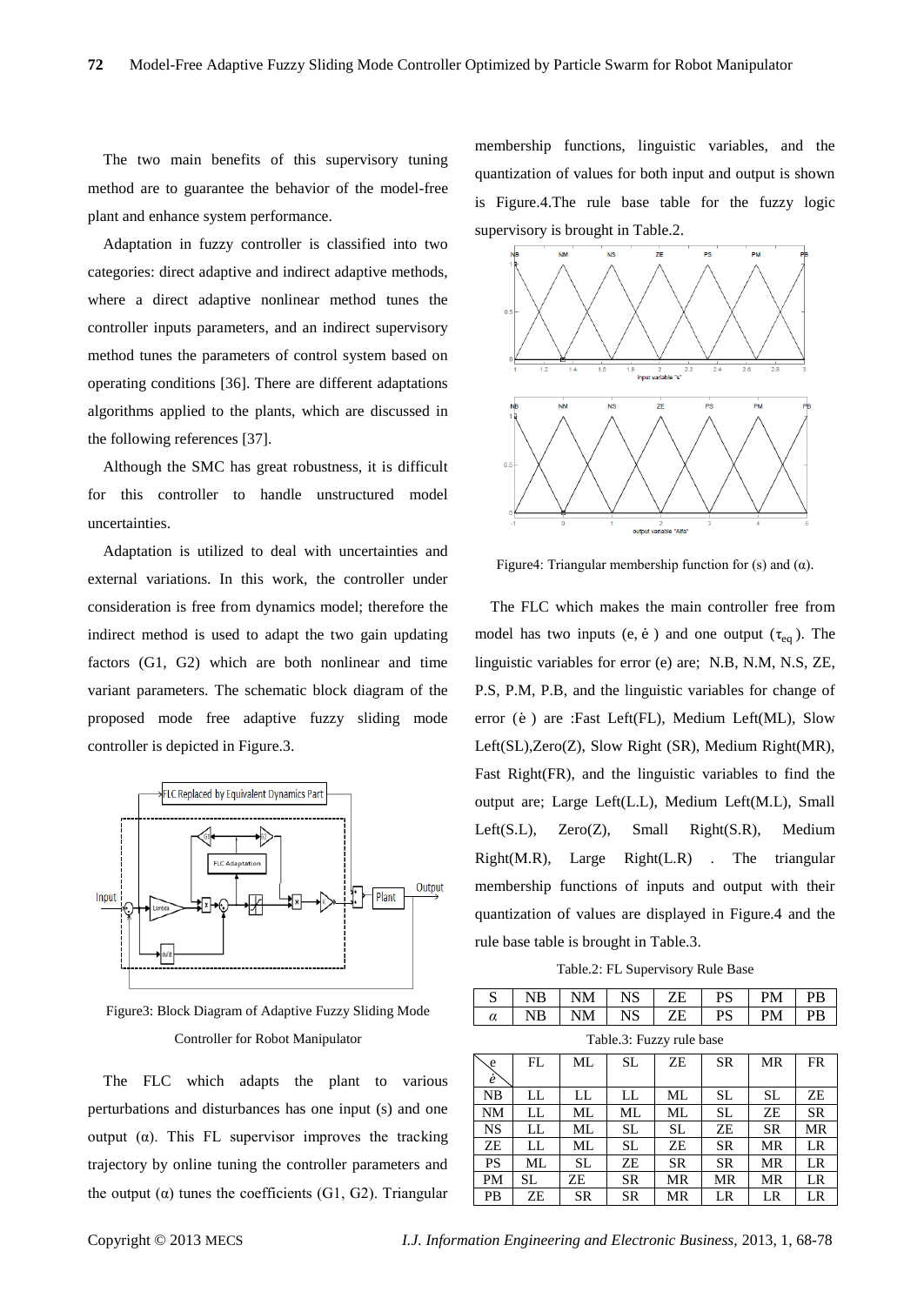

Figure5: Triangular membership function for e,  $\dot{\text{e}}$  and  $\tau_{\text{eq}}$ .

Particle Swarm Optimization Algorithm: The evolutionary PSO algorithm extracted from the social movement feature of the birds in the flock in search of food. First introduced by Eberhart and Kennedy in 1995 [46]. The enchanting features of implementing this easy algorithm are its robustness in tuning the coefficient of sliding surface and its global and local search structure. The symbolic attributions of this algorithm accompany with the mathematical implementation structure was introduced in [43, 44] papers.

As mentioned in formulations (3) and (4), Luanda ( $\lambda$ ) and (K) are coefficients having significant impact on discontinuous component; the external noise will cause changes on error rate and chattering in torque values with low amplitudes by altering these parameters. So, if these coefficients tune appropriately the sliding mode controller can reject perturbations more desirably. The integration of PSO algorithm with the other classical controller will deplete the chattering phenomenon by offline tuning. The PSO algorithm was applied on all the three presented algorithms in this paper. Namely, SMC, FSMC, and AFSMC and has a significant excellence in comparison the ordinary one which also demonstrated in Piltan, F., et al. papers [43-44]. In this paper, PSO is used to improve the results by revolutionary algorithms instead of traditional try and error method.

# IV. SIMULATION RESULTS:

Model-free adaptive fuzzy sliding mode controller (AFSMC), Model-free fuzzy sliding mode controller (FSMC) and Sliding Mode Controller (SMC) were examined for step response trajectories. In this simulation the first, second, and third joints move from initial point to target position considering with and without external disturbances. The simulations were accomplished in Matlab/Simulink. The comparisons were conducted on indices namely, tracking trajectory, error rate in performance, chattering rejection and robustness (Disturbance rejection).

Tracking Performances: As it is apparent in Figure.6 AFSMC and FSMC have the best tracking performance and settling time but SMC has the best steady state error in every three links while these is no external disturbances. In second phase of examination an unknown output disturbance is applied to system and the results in Figure.7 demonstrate that the proposed AFSMC has the best disturbance rejection and stable tracking trajectory than the others which eliminates any kind of perturbations applied to system. The noise amplitude is equal to 50% of input amplitude and it was exerted simultaneously at the beginning of the process.



Legend

Figure6: Step Response of SMC, FSMC, AFSMC for first, second and third link trajectory without external disturbance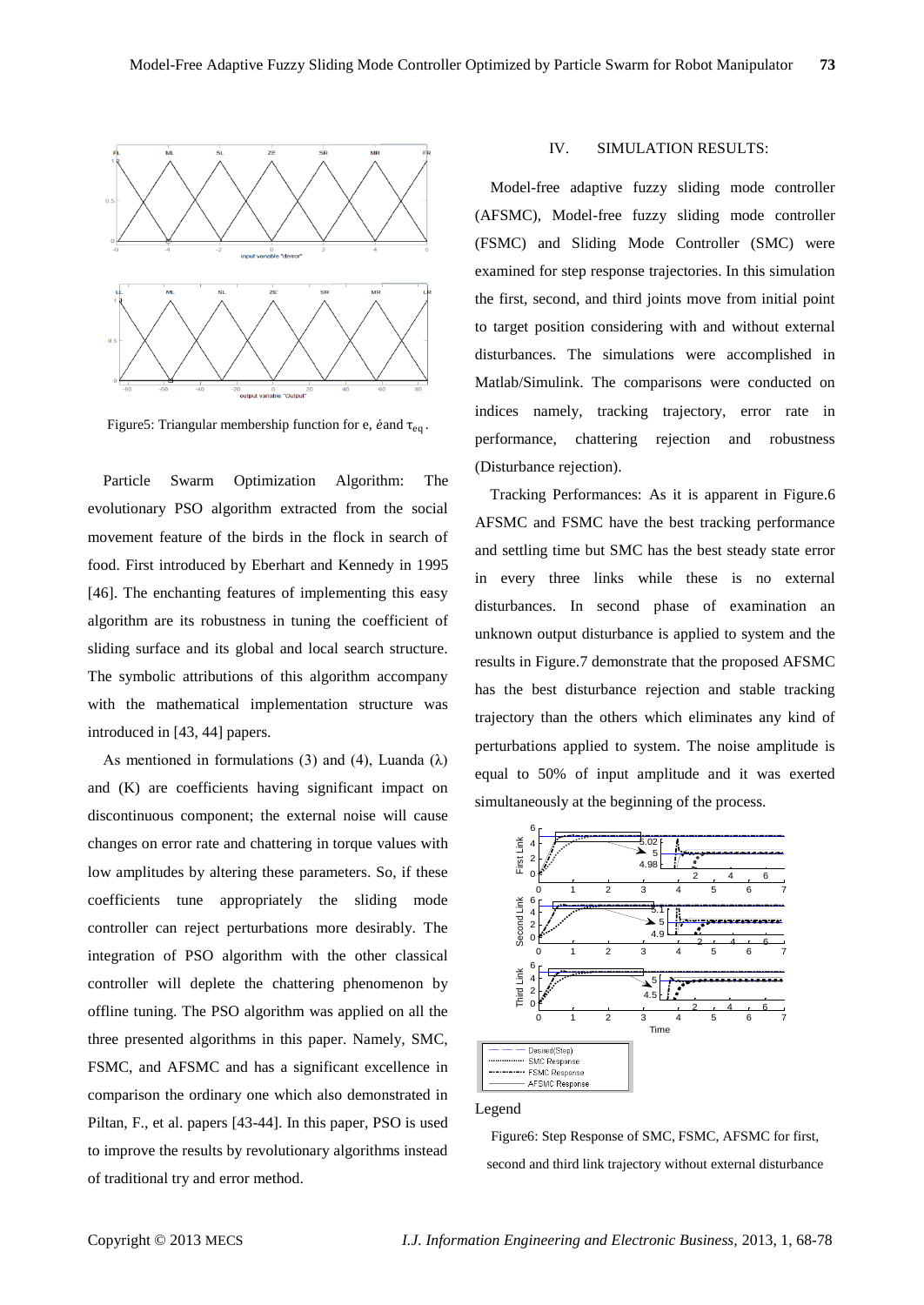

Figure7: Step Response of SMC, FSMC, AFSMC for first, second and third link trajectory with external disturbance

Error rate: Although SMC gives the least error changes compared to others (refer to Table.4), it has high oscillation tracking which causes instability and chattering phenomenon at the presence of disturbances because when there is no noise the error rate in SMC is zero. As it is obvious in Table.4 proposed AFSMC has error reduction in noisy environment compared to condition without any disturbance and displays smoother trend in above profiles.

Table4: RMS Error Rate of Presented controllers

| <b>RMS</b> Error Rate | <b>SMC</b> | <b>FSMC</b> | AFSMC |
|-----------------------|------------|-------------|-------|
| Without Noise         | $\Omega$   | 0.01        | 0.04  |
| With Noise            | 0.062      | 0.014       | 0.01  |

Chattering rejection and robustness: As it was mentioned, a white noise as an external disturbance was applied to system to investigate the disturbance rejection of the system. The results are illustrated in Figure.8. At the presence of noise the SMC and FSMC have high oscillations (chattering). The proposed AFSMC has the best performance because it has no chattering phenomenon in its torque and has a stable procedure.



Figure8: Torque trend and chattering rejection test to investigate the robustness for all links

## V. CONCLUSION

This paper provides a novel methodology in designing model free adaptive fuzzy sliding mode controller applied to PUMA 560 industrial robot manipulator. Simulation results demonstrate that proposed model-free AFSMC has a better performance than SMC and FSMC, because this controller can adapt itself to system parameter's changes and external disturbances. In AFSMC, the fuzzy supervisory can change the  $\lambda$  to achieve the best performance but the FLC in FSMC just make the controller free from model. The proposed AFSMC has robustness, stability and resistance against the external disturbances. Moreover the fuzzy supervisory makes it smooth and without any high oscillation (chattering) in tracking trajectory and torque. At last PSO algorithm is applied to adjust the sliding function parameters to minimize the chattering movements by off-line tuning.

## REFERENCES:

- [1] Thomas R. Kurfess, 2005. Robotics and Automation Handbook, CRC press.
- [2] Desai, P., 1992. "A Decentralized Adaptive Controller for Robot Manipulator Trajectory Control", S.G Tzafestas, Robotic Systems, Netherlands, pp: 109-116.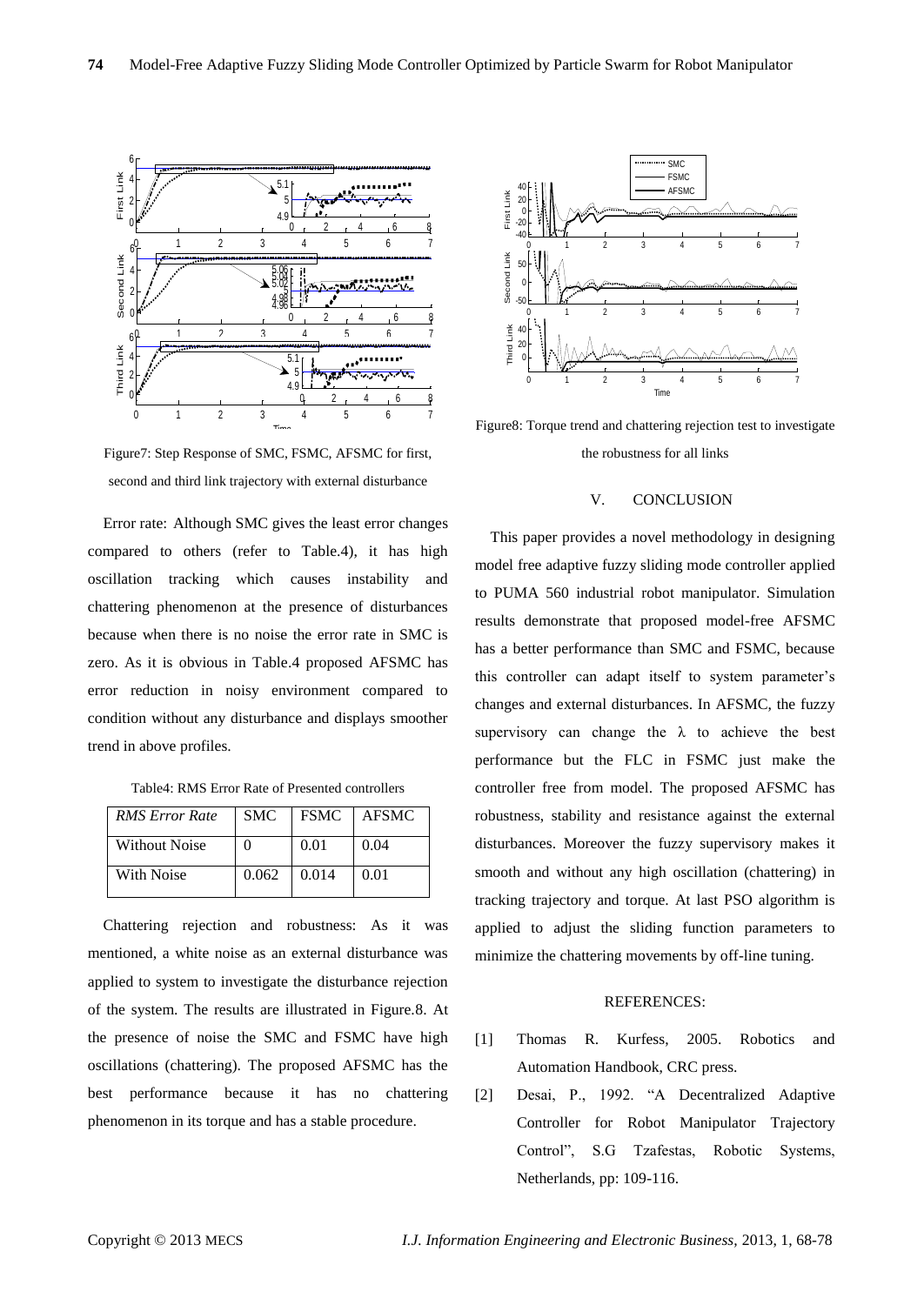- [3] Slotine, J.J.E., 1984. Sliding controller design for nonlinear systems, Int. J. Control, 40: 421-434.
- [4] Zhou, J., P. Coiffet, 1992. Fuzzy Control of Robots. Proceedings IEEE International Conference on Fuzzy Systems, pp: 1357-1364.
- [5] Banerjee, S., Peng Yung Woo, 1993. Fuzzy logic control of robot manipulator. Proceedings Second IEEEConference on Control Applications, pp: 87- 88.
- [6] Lotfi, A. Zadeh, 1994. Fuzzy logic,Neural network, and Soft computing. Communications of the ACM, 3(37): 7784.
- [7] Akbarzadeh, T.A.R., K. Kumbla, E. Tunstel, M. Jamshidi., 2000. Soft Computing for autonomous Robotic Systems. IEEE International Conference on Systems, Man and Cybernatics, pp: 5252-5258.
- [8] Yoo, B. and Ham, W. (1998). Adaptive fuzzy sliding mode, control of nonlinear system, IEEE Transactions on Fuzzy Systems 6(2): 315–321.
- [9] Wang, L.X., 1993. Stable adaptive fuzzy control of nonlinear systems. IEEE Trans. Fuzzy systems, 1(2): 146-154
- [10] Wang, J., Rad, A. B. and Chan, P. T. (2001). Indirect adaptive fuzzy sliding mode control: Part i and ii, Fuzzy Sets and Systems 122: 21–43.
- [11] Chang, W., Park, J. B., Joo, Y. H. and Chen, G. (2002). Design of robust fuzzy-model-based controller with sliding mode control for SISO nonlinear systems, Fuzzy Sets and Systems 125: 1–22.
- [12] Wang, X.-S., Su, C.-Y. and Hong, H. (2004). Robust adaptive control of a class of nonlinear

systems with unknown dead-zone, Automatica 40: 407–413.

- [13] Kung, C.-C. and Chen, T.-H, 2005. Observerbased indirect adaptive fuzzy sliding mode control with state variable filters for unknown nonlinear dynamical systems, Fuzzy Sets and Systems 155: 292–308.
- [14] Wang, Q. and Su, C.-Y. (2006). Robust adaptive control of a class of nonlinear systems including actuator hysteresis with prandt–ishlinskii presentations, Automatica 42: 859–867.
- [15] Lin, C.K. and S.D. Wang, 1997. Robust selftuning rotated fuzzy basis function controller for robot arms, IEE Proc-control theory Appl., 144(4): 293-298.
- [16] Elshafei, A.L., A. Elnaggar, 1997. Adaptive versus adaptive fuzzy logic control, IEEE, International Symposium on intelligent control, pp: 49-54.
- [17] Kwan, E., M. Liu, 1999. An adaptive fuzzy approach for robot manipulators tracking, IEEE conference on computation intelligent in robotics and automation, pp: 53-58.
- [18] Liu, M., 2000. Stability analysis of decentralized adaptive fuzzy logic control for robot arm tracking, IEEE conference on decision and control, pp: 883- 888.
- [19] Berstecher, R.G., R. Palm and H.D. Unbehaven, 2001. An adaptive fuzzy sliding mode controller, IEEE Trans. On industrial electronics, 48(1): 18-31.
- [20] Kim, V.T., 2002. Independent joint adaptive fuzzy control of robot manipulator, IEEE conference on Automation congress, pp: 645-652.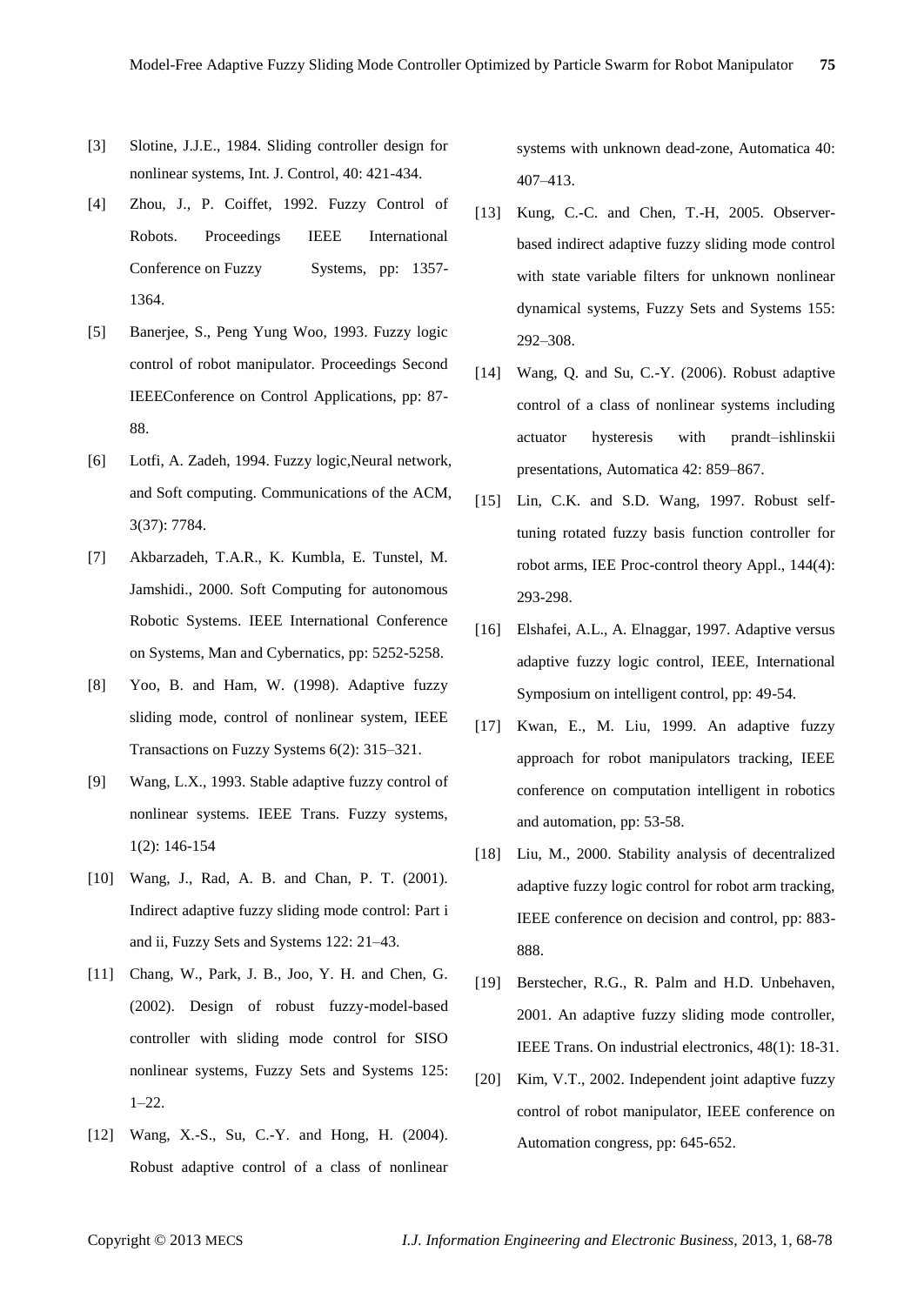- [21] Wang, Y.F. and T.Y. Chai, 2004. Robust adaptive fuzzy observer design in robot arms, IEEE conference on control, pp: 857-862.
- [22] Sudeept Mohan, and Surekha Bhanot, 2006. Comparative Study of Some Adaptive Fuzzy algorithms for Manipulator Control. International Journal of computation and intelligence, 3(4): 303- 311.
- [23] Sharma, R. and M. Gopal, 2008. A Markov gameadaptive fuzzy controller for robot manipulators, IEEETrans. On fuzzy systems, 16(1): 171-186.
- [24] Farzin Piltan, Shahnaz Tayebi Haghighi, Ali Reza Zare, Amin Jalali, Ali Roshanzamir, Marzie Zare, Farhad Golshan,2011. Artificial Control of Nonlinear Second Order Systems Based on AFGSMC. On fuzzy systems, 5(6):509-522
- [25] Slotine, J.J.E. and J.A. Coetsee, 1986. Adaptive sliding controller synthesis for nonlinear systems, Int. J. Control, 43(6): 1631-1651.
- [26] Slotine, J.J.E. and W. Li, 1987. On the adaptive control of robot manipulators, Int. J. Robotics research, 6(3): 49-59.
- [27] Utkin, I.V., 1977. Variable structure systems with sliding modes, IEEE. Trans. Auto. Control, 22(2): 2121-222.
- [28] Armstrong, B., Khatib, O. and Burdick, J. 2002. The Explicit Dynamic Model and Inertial Parameters of the PUMA 560 Arm. IEEE. 510-518.
- [29] ZHANG D. Q. and Panda S. K. Chattering-free and fast response sliding mode controller. IEE Proceedings D:Theory and Applications, 1999, 146: 171-177.
- [30] Palm, R., 1992. Sliding mode fuzzy control, IEEE conference, pp: 519-526.
- [31] Emami, M.R., I.B. Turksen and A.A. Goldenberg, 1998. Development of a systematic methodology of fuzzy logic modeling, IEEE Trans. On fuzzy systems, 6(3): 346-361.
- [32] B. Siciliano and O. Khatib, Springer handbook of robotics: Springer-Verlag New York Inc, 2008.
- [33] Abdel-Razzak MERHEB, "Nonlinear Control Algorithms applied to 3 DOF PUMA Robot", METU 2008.
- [34] Reznik. L., 1997. Fuzzy controllers. B.H Newnes.
- [35] Jinhui Zhang, Peng Shi, Senior Member, IEEE, and Yuanqing Xia, Robust Adaptive Sliding Mode Control for Fuzzy Systems with Mismatched Uncertainties.
- [36] n investigation of adaptive fuzzy sliding mode control for robot manipulator, by Xiasong Lu Y. Hsu, and L. C. Fu, 1995;Yoo, and Hams, 1998; C. C. Chain, and C. C. Hu, 1999; Yoo, and Hams, 2000; C. L. Hwang, 2000; Y. Guo,and P. Y. Yung, 2003; C. L. Hwang, and C. F. Chao, 2004; N. Sadati, and A. Talasaz, 2004; Lin,and su,2004; C. M. Lin, and C. F. Hsu, 2004; R. Shahnazi, and M. R. Akbarzadeh, 2005; R. Shahnazi et al., 2006-2008; J. K. Liu, and F. C. Sun, 2006; H. Medhaffar et al., 2006; C. C. Chiang, and C. H. Wu, 2007; C. C.Weng, and W. S. Yu, 2008; Z. X. Yu, 2009.
- [37] Piltan, F., et al., Design of Model Free Adaptive Fuzzy Computed Torque Controller: Applied to Nonlinear Second Order System, International Journal of Robotics and Automation (IJRA), Volume (2): Issue (4): 2011.
- [38] Piltan, F., et al., Evolutionary Design of Mathematical Tunable FPGA Based MIMO Fuzzy Estimator Sliding Mode Based Lyapunov Algorithm: Applied to *Robot Manipulator,"*  International Journal of Robotics and Automation (IJRA), Volume (2): Issue (5): 2011.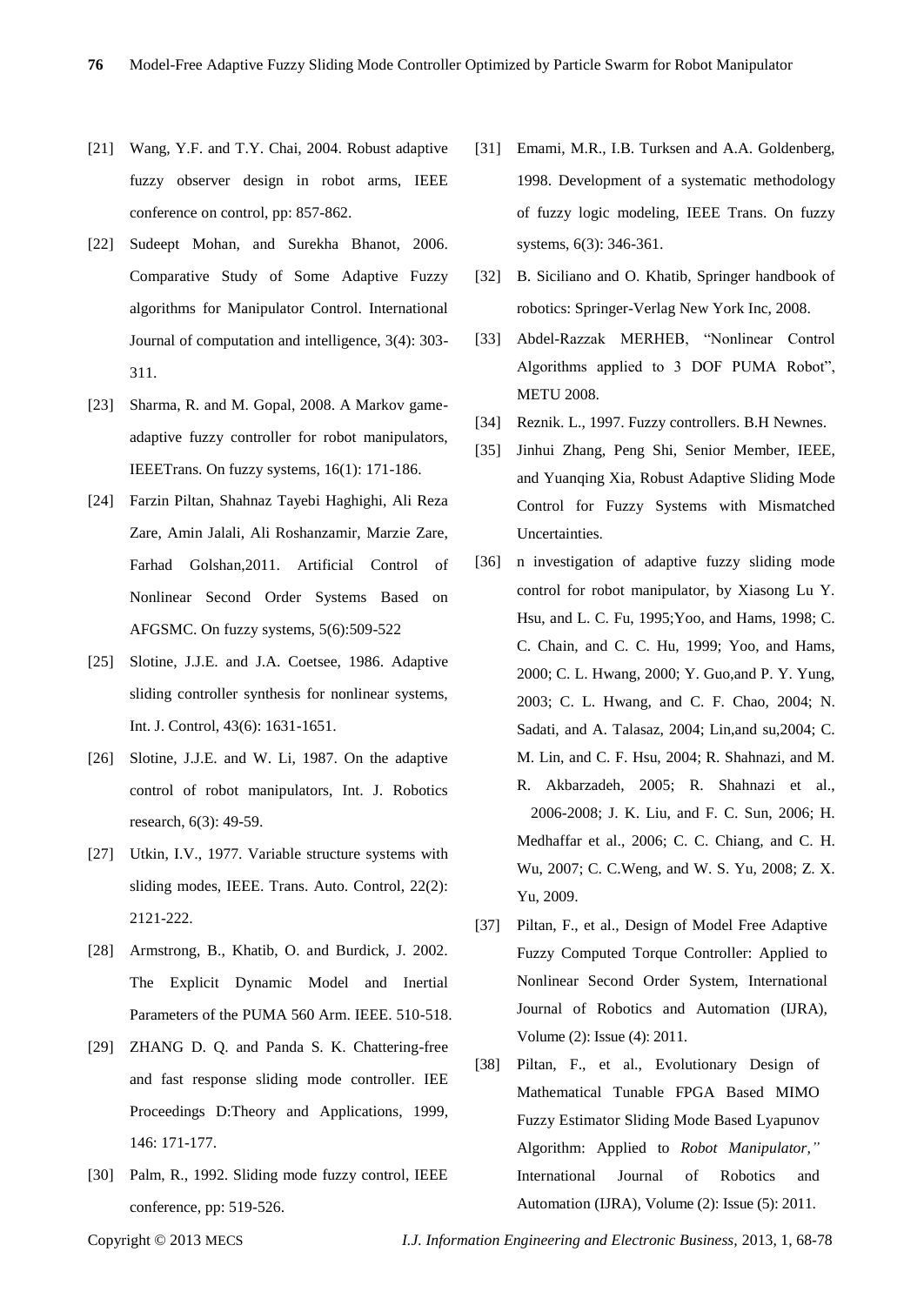- [39] Piltan, F., et al., Artificial Robust Control of Robot Arm: Design a Novel SISO Back-stepping Adaptive Lyapunov Based Variable Structure Control, International Journal of Control and Automation (IJCA): Vol. 4 No. 4, December, 2011.
- [40] Piltan, F., et al., 2011. Design Artificial Nonlinear Robust Controller Based on CTLC and FSMC with Tunable Gain, International Journal of Robotic and Automation, 2 (3): 205-220.
- [41] Piltan, F., et al., 2011. Design Mathematical Tunable Gain PID-Like Sliding Mode Fuzzy Controller with Minimum Rule Base, International Journal of Robotic and Automation, 2 (3): 146-156.
- [42] Piltan, F., et al., Design of PC-Based Sliding Mode Controller and Normalized Sliding Surface Slope Using PSO Method for Robot Manipulator, International Journal of Robotics and Automation (IJRA), Volume (2): Issue (4): 2011.
- [43] Piltan, F., et al., *Novel Artificial Control of Nonlinear Uncertain System: Design a Novel Modified PSO SISO Lyapunov Based Fuzzy Sliding Mode Algorithm,* International Journal of Robotics and Automation (IJRA): Volume (2): Issue (5): 2011.
- [44] Arquilla, J. and Ronfeldt, D., "Swarming and the Future of Conflict". DB-311, RAND, SantaMonica, CA, 2000.
- [45] Kennedy, J., "The Particle Swarm: Social Adaptation of Knowledge", IEEE International conference on Evolutionary Computation, Indianapolis, Indiana, USA, pp. 303-308, 1997.
- [46] Sun Tzu, "The Art of War" (tr. S.B Griffith), Oxford University Press 1963.



**Amin Jalali** is an Electrical/Electronic researcher of research and development company SSP. Co. In 2010 he is jointed the research and development company, SSP Co, Shiraz, Iran and he is also a

manager of Rohan Abzar Javdan Mehr corporation. He is the main author of more than 6 scientific papers in refereed journals. His main areas of research interests are nonlinear control and automation, artificial intelligence control, optimization, fuzzy theory, neural network, energy systems, and computer vision.



**Farzin Piltan** was born on 1975, Shiraz, Iran. In 2004 he is jointed the research and development company, SSP Co, Shiraz, Iran. In addition to 7 textbooks, Farzin Piltan is the main

author of more than 70 scientific papers in refereed journals. He is editorial board of international journal of control and automation (IJCA), editorial board of International Journal of Intelligent System and Applications (IJISA), editorial board of IAES international journal of robotics and automation, editorial board of International Journal of Reconfigurable and Embedded Systems and reviewer of (CSC) international journal of robotics and automation. His main areas of research interests are nonlinear control, artificial control system and applied to FPGA, robotics and artificial nonlinear control and IC engine modelling and control.



**Atefeh Gavahian** is an Electrical/Electronic researcher of research and development company SSP. Co. In 2010 she is jointed the research and development company,

SSP Co, Shiraz, Iran. She is the main author of more than 6 scientific papers in refereed journals. Her main areas of research interests are nonlinear control,